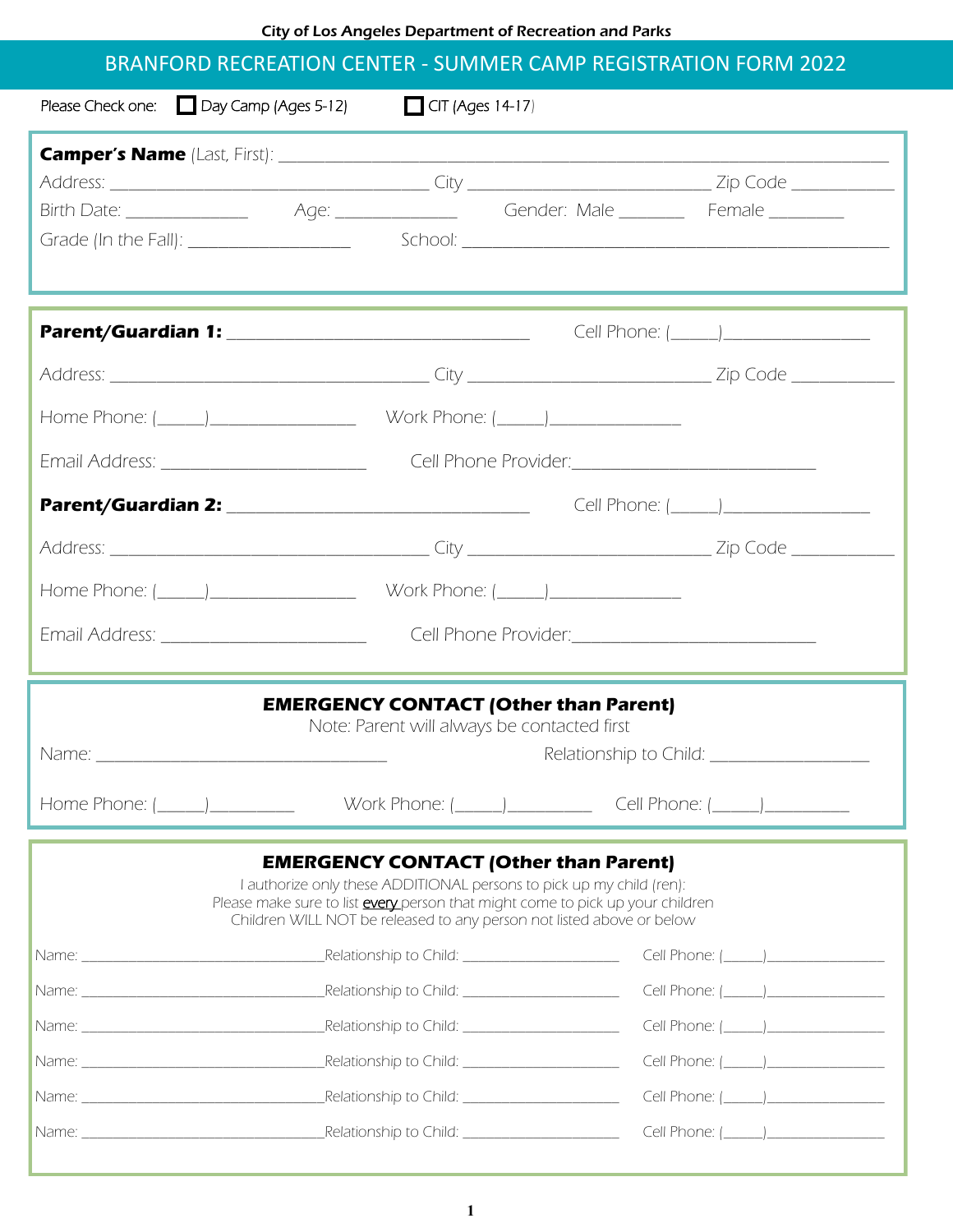# HEALTH HISTORY FORM

Please complete this form with the most recent and accurate information possible. This will help our staff with any extra information that may be pertinent to the care of your child. If there are any special needs your child may have due to diagnosed medical condition (i.e. Autism, ADD, ADHD), we need to be made aware of them in order to assure proper care for your child. Some conditions may require a one-on-one provided by the family or state. Branford Recreation Center does not provide one-on-one supervision; all activities are group activities. Should anything happen that would alter this health history information, please let us know immediately. Forms must be COMPLETE by first day of camp.

| Parent/Guardian: __________________ |                 |
|-------------------------------------|-----------------|
|                                     | Phone: $(\_\_)$ |
|                                     |                 |
|                                     |                 |
|                                     |                 |
|                                     |                 |

|                                                                                                    | PLEASE CHECK IF YOUR CHILD HAS HAD THE FOLLOWING: |                 |                   |  |  |  |  |  |
|----------------------------------------------------------------------------------------------------|---------------------------------------------------|-----------------|-------------------|--|--|--|--|--|
| __ Chicken Pox                                                                                     | __ Headaches/Migraines                            | Rheumatic Fever | __ Measles        |  |  |  |  |  |
| __ Sinus Trouble                                                                                   | __ Hay Fever                                      | __ Appendicitis | _ Ear Infections  |  |  |  |  |  |
| <b>Bed Wetting</b>                                                                                 | __ Scarlet Fever                                  | _ Nose Bleeds   | $\equiv$ Fainting |  |  |  |  |  |
| Diphtheria                                                                                         | __ Constipation                                   | German Measles  | Asthma            |  |  |  |  |  |
| Skin Rash                                                                                          | _ Frequent Colds                                  | ___ Tonsillitis | __ Mumps          |  |  |  |  |  |
|                                                                                                    | <b>Heart Trouble</b>                              | _ Upset Stomach |                   |  |  |  |  |  |
|                                                                                                    |                                                   |                 |                   |  |  |  |  |  |
|                                                                                                    |                                                   |                 |                   |  |  |  |  |  |
|                                                                                                    |                                                   |                 |                   |  |  |  |  |  |
|                                                                                                    |                                                   |                 |                   |  |  |  |  |  |
| Has your child received medical treatment during the last year: Yes ____________ No_______________ |                                                   |                 |                   |  |  |  |  |  |
|                                                                                                    |                                                   |                 |                   |  |  |  |  |  |
|                                                                                                    |                                                   |                 |                   |  |  |  |  |  |
|                                                                                                    |                                                   |                 |                   |  |  |  |  |  |
|                                                                                                    |                                                   |                 |                   |  |  |  |  |  |
|                                                                                                    |                                                   |                 |                   |  |  |  |  |  |
|                                                                                                    |                                                   |                 |                   |  |  |  |  |  |
|                                                                                                    |                                                   |                 |                   |  |  |  |  |  |
|                                                                                                    |                                                   |                 |                   |  |  |  |  |  |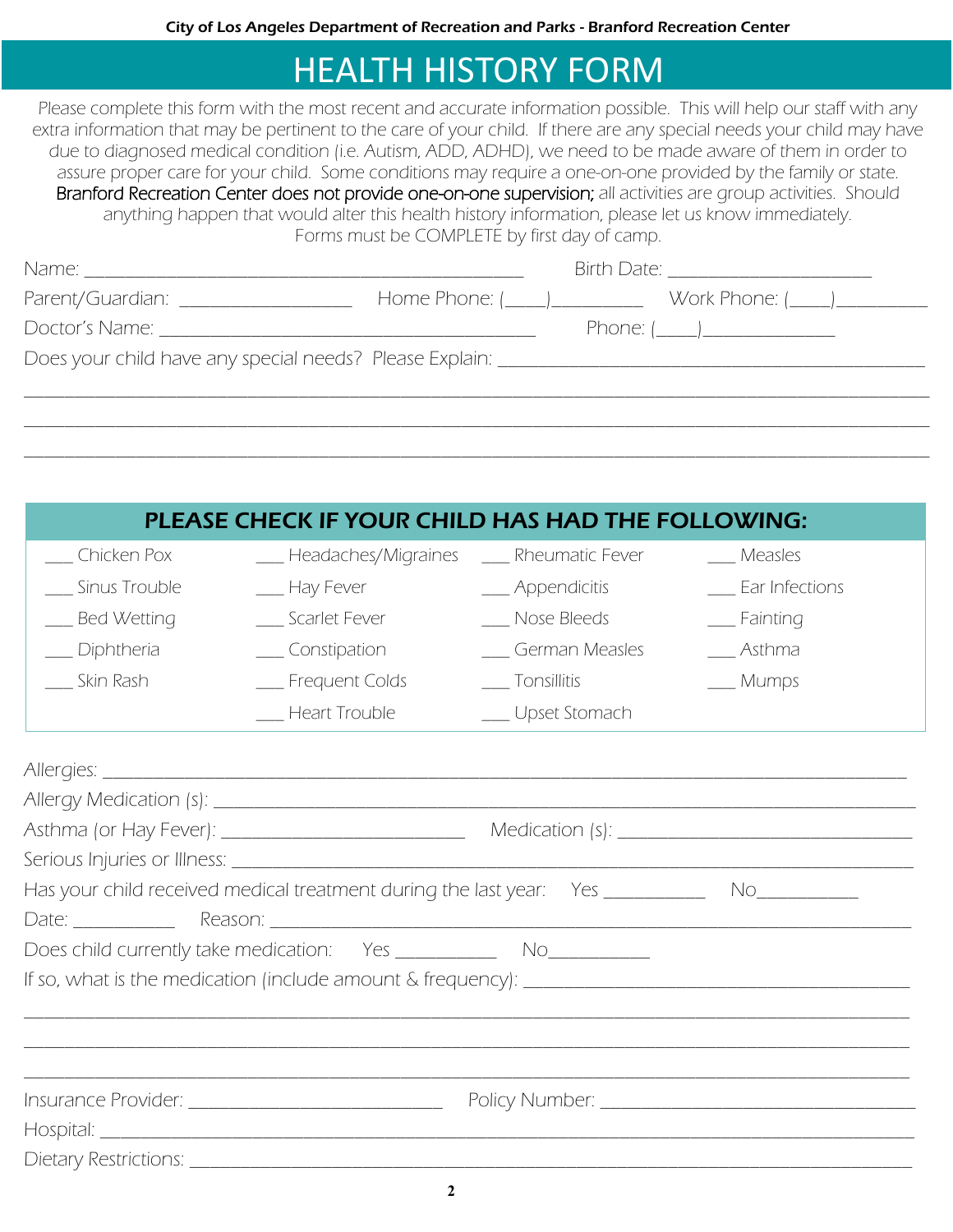# Mandatory Sign in and Out of Camp by Parent or Legal Guardian

Parents please note that there will be no sign in and out privileges to minor children. All children enrolled in the Camp programs will be signed in and out by a parent, legal guardian, or individual listed on camp registration form. Branford Recreation Center will not release your child to any person whom is not listed on the Registration Form as an authorized pick up person, emergency contact, or parent. We do not accept phone calls from parents who want to add someone onto the authorization list. I understand that I must walk into the office and update the list in person. This is for the safety and protection of your child. Parent or Guardian initials:

# Identification Required for Pick-up

ALL persons picking up any child from the Summer Camp programs will be required to show proper identification in order for the child to be released. This applies to any person picking up a child whether it be a parent, grandparent, aunt, uncle, family friend, or any other authorized person, regardless of having picked up that child previously. This is due to the fact that there may be several different staff members throughout the summer which may be in charge during sign-out periods, and the fact that it is impossible for all staff members to be familiar with all persons authorized to pick up every child enrolled in the Branford Recreation Center program. Please understand that this is for the safety of the child and will be enforced strictly by all staff members. Parent or Guardian initials:

## Consent to Treatment Authorization

I, the undersigned parent of \_\_\_\_\_\_\_\_\_\_\_\_\_\_\_\_\_\_\_\_\_\_\_\_\_\_\_\_\_\_\_\_, a minor, do hereby authorize the staff of Branford Recreation Center as agents for the undersigned to consent to an x-ray examination, anesthetic, medical or surgical diagnosis or treatment and hospital care which is deemed advisable by and is rendered under the general or special supervision of any physician or surgeon licensed under the provision of the medical practice at or on the medical staff of a licensed hospital whether such diagnosis or treatment is rendered at the office of said physician or at said hospital. This authorization shall remain effective continuously unless sooner revoked in writing and delivered to said agents. I further understand that the City of Los Angeles Department of Recreation and Parks does not carry any insurance for my child. NOTE: The signing of the Consent to Treatment Authorization is not mandatory, but it is requested for your child's protection.

Parent or Guardian initials: \_\_\_\_\_

## Parent Consent to Participate

I hereby give permission for my child to participate in the Branford Recreation Center Summer Camp Program, including trips by chartered bus and/or City Van. I agree to hold harmless the City of Los Angeles Department of Recreation and Parks and its officials, agents, and employees for any injury to my child as a result of participation in the Branford Recreation Center Summer Camp Program.

#### Parent or Guardian initials:

# Permission for Photographs/Recordings

I hereby give permission for my child to have their picture taken for any projects, advertisement, or theme events pertaining to the Branford Recreation Center Summer Camp Program. As it is difficult to pull individual children out of photographs I understand that there is not an option for my child to be excluded from certain photographs.

#### Parent or Guardian initials: \_\_\_\_\_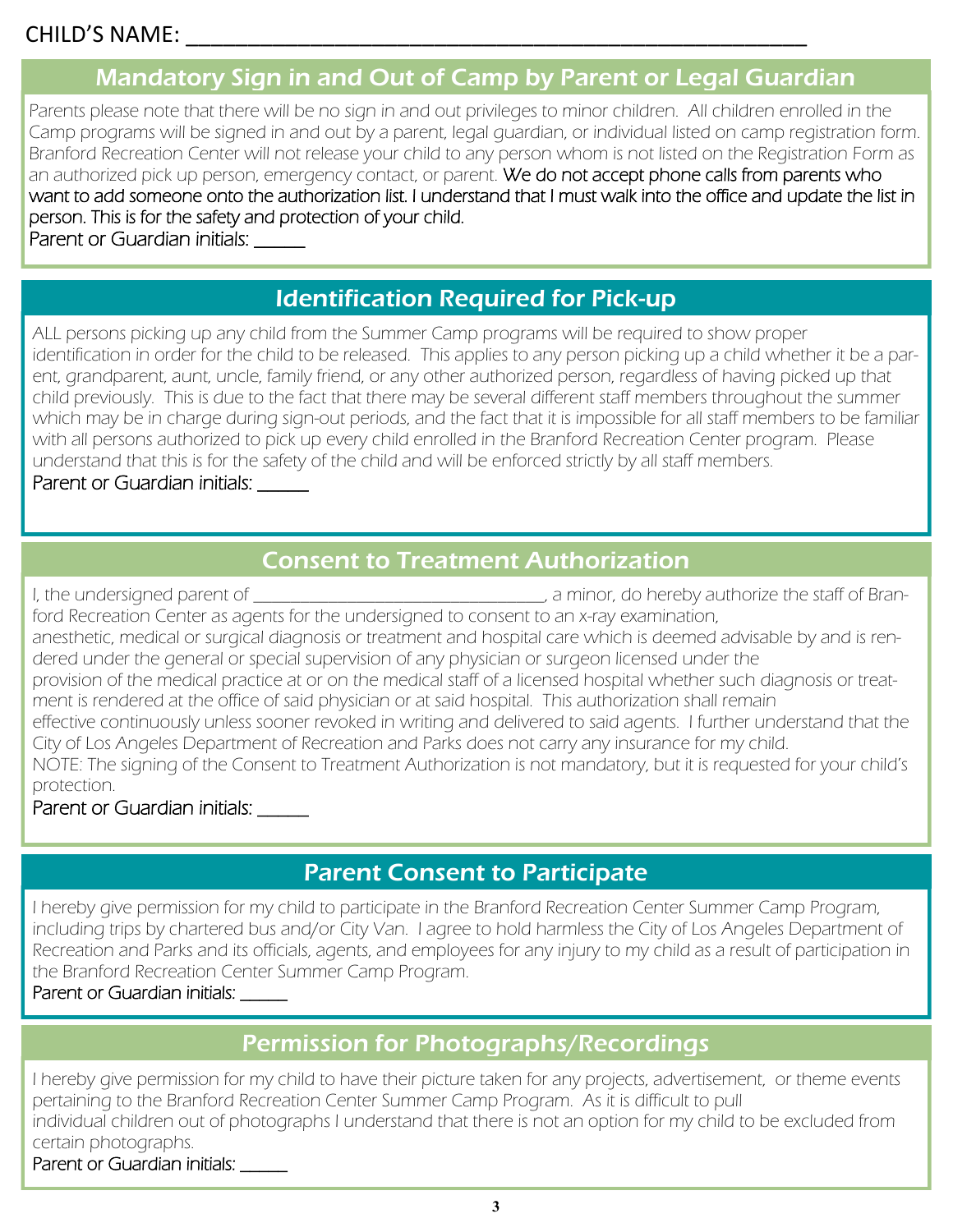## CHILD'S NAME: \_\_\_\_\_\_\_\_\_\_\_\_\_\_\_\_\_\_\_\_\_\_\_\_\_\_\_\_\_\_\_\_\_\_\_\_\_\_\_\_\_\_\_\_\_\_\_\_\_\_

# Permission to Watch Movies

I hereby give permission for my child to watch any movies approved and shown by the Branford Recreation Center Summer Camp Program. I understand that these movies will only be of the G or PG Ratings and that staff will screen all movies before viewing. I am also aware that my child may be separated from their group if a movie is the scheduled activity for a certain time period and alternate activities may be provided.

#### Parent or Guardian initials:

#### Receipts for Camp Payments, Late Pick-Up Fee, Late Payment Fee

I understand the receipts that I receive for any camp payments will serve as proof of payments for income tax purposes. All receipts should be retained, as Branford Recreation Center will not provide additional copies for receipts or payments records. I also understand that there is a late payment fee of \$1.00 per each minute my child is left at camp after the programs designated end time. (6:00pm - Camp Branford/CIT and 12:00pm - Little Bulldogs). Payments are due prior to the week your child will be attending camp. I understand that my child is not guaranteed a space in camp or a space on field trips if a full payment is not paid

#### Parent or Guardian initials: \_\_\_\_\_\_

## Refunds and Credits

Full refunds are only issued when the Recreation Center cancels the activity. A 15% cancellation fee is assessed for all refunds. Changes or transfers per class, sports leagues or Day Camp registration fee may be assessed additional fees. After the first day of a session, the Recreation Center issues a partial refund to patrons withdrawing from the activity. Please allow 6-8 weeks for processing all refunds.

#### Parent or Guardian initials:

# Trip Days

I understand that there are no alternative activities on trip days, and that all children present on those days must go on the trip with the rest of camp. All camp staff assigned to field trip days will be attending the field trip and therefore there will be no staff on park grounds. I also understand that due to unforeseen circumstances, all field trips are subject to change or may be cancelled without prior notification. I understand that space is limited on all field trip days and I am not guaranteed there will be space for my child to attend a field trip if I do not pay in full.

#### Parent or Guardian initials: \_\_\_\_\_

#### Parent Handbook and Camp Guidelines

I have read, with my child, the Summer Camp Program Parent Handbook and we understand all the rules and guidelines that have been set forth in it. We understand that violation of these rules may result in disciplinary action for my child, depending on the violation and the individual circumstances of each situation. We understand that there may be situations that come up which are not in the Parent Handbook and will be dealt with appropriately by the Recreation Director, or other appropriate authority. We understand that Branford Recreation Center reserves the right to suspend/expel any child/parent who physically, verbally, or mentally abuses another child or staff member at any time and/or is involved with damaging of property, stealing, or harming others.

#### Parent or Guardian initials: \_\_\_\_\_\_

I have read and understand all the above mentioned items as well as the Parent Handbook and agree to all the policies, procedures, rules, and guidelines set forth by Branford Recreation Center.

I understand that it is my sole responsibility to notify Branford Recreation Center if there is a change to any of the information that I have provided in these forms. I understand Branford RC is not responsible for any lost and/or stolen items.

#### Parent or Guardian Signature: \_\_\_\_\_\_\_\_\_\_\_\_\_\_\_\_\_\_\_\_\_\_\_\_\_\_\_\_\_\_\_\_\_\_\_\_\_\_\_\_\_\_\_ Date: \_\_\_\_\_\_\_\_\_\_\_\_\_\_\_

**4**